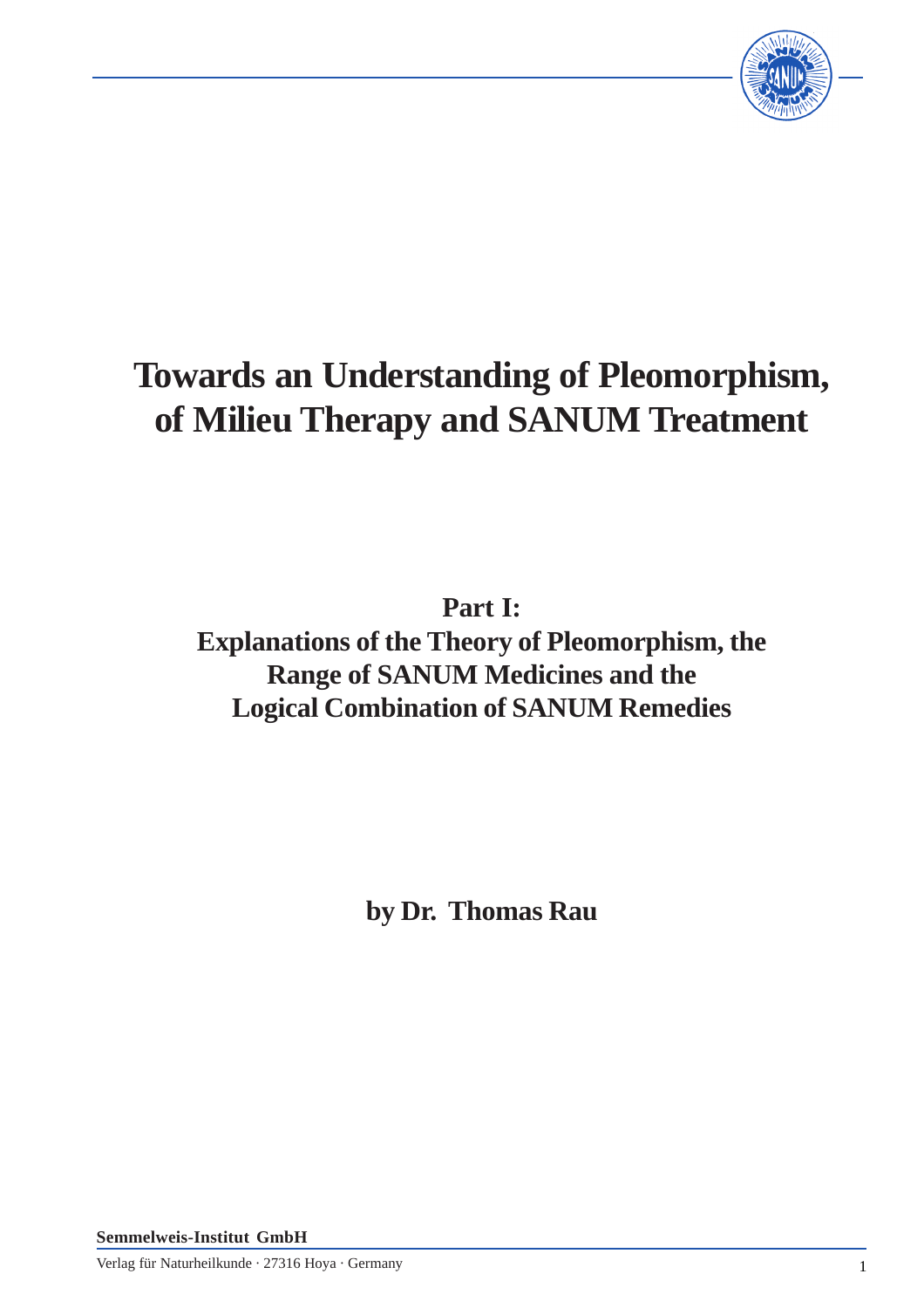

*SANUM treatment is far more than Isopathy. Properly applied, SANUM treatment influences the inner milieu at a deep level, as well as the rhythmic processes in both humans and animals. The range of medicines on offer is based on the Pleomorphistic school of thought, which was researched in great detail by Prof. Dr. Günther Enderlein and also described by others after him.*

*It is fascinating that the SANUM remedies, particularly the Isopathics, can also be integrated into the Chinese theory of transformational stages, but also into Anthroposophical medicine and, in part, into Homœopathy.*

*The range of SANUM medicines, however confusing they may appear to beginners, is nevertheless put together extremely logically, and there is no other that is more holistic. It forms the basis of treatment for chronic illnesses and can replace a multiplicity of allopathic treatments. Thus, the therapists at the Paracelsus Clinics in Lustmühle and Al Ronc in Switzerland have practically no need of antibiotics, despite their very large numbers of patients with acutes and every kind of chronic disease, nor do they need anti-hypertensives, and barely any antiphlogistics, not to mention lipid-lowering drugs.*

*Broadly and logically applied, the SANUM and milieu treatments are the therapy of choice in chronic degenerative diseases, all cardiovascular diseases, and really the only effective treatment for conditions such as suscepti-* *bility to infection, fibromyalgia and chronic inflammations. Unfortunately, the mode of action of some of the SANUM medicines has not yet been adequately researched, which nevertheless does not belittle the "evidence-based medicine". The action of Isopathics, combined with milieu treatment, over years of experience treating the sick, many of whom had exhausted the possibilities of allopathic treatment, speak for themselves.*

*The following article is intended to explain the logical combination of SANUM remedies.*

## **The Theory of Prof. Dr. Günther Enderlein**

Isopathic remedies, as conceived by Prof. Dr. G. Enderlein, penetrate deeply into the metabolic processes and the inner milieu of the mesenchym, the body fluids and the cells. They are based on the theory of Pleomorphism, which states that every human being and animal are bound to Nature in a most intensive fashion by their rhythmic nature and reactions, and are subject to constant change (pleo = diverse, varied;  $morph = -shaped$ ).

On the other hand, human beings are in a state of profound symbiosis with a "primal parasite" or "primal symbiont". This is the fungus Mucor racemosus (which Enderlein called the "Endobiont") and Aspergillus niger, both of which evolve cyclically in an upward or downward direction.

This "Endobiont", a "living protein" it is claimed, "infected" the whole family of mammals millions of years

ago, and only by doing so, did it make its own evolution possible. The low stages (low valencies) of this endobiont, as highly molecular proteins, fulfil vital functions within the living organism. So they guarantee various stages of clotting, since they make up the protein content of fibrin, and also thrombocytes. As proteins, they also guarantee viscosity and flowing properties of the body-fluids. Furthermore, they act as protein-acid buffers, regulating the acid-alkaline balance (e.g. as haemoglobin buffers).

These evolutionary stages of the endobiont depend on the **milieu,** in which they are present, on the acid-alkaline balance, and on the content of trace elements and protein. The presence of blocks inhibits the development both upwards and downwards, by which the dynamics and adaptability of the organism are diminished.

In their higher valencies, the endobionts form bacteria and, in their culminant form, fungi (e.g. Mucor racemosus, or maybe Aspergillus niger). Aspergillus is considered to be a later acquisition, and in the course of its evolution, it shows different bacteria, such as the tubercle bacillus, for instance. According to Prof. Enderlein, the Aspergillus cycle, i.e. its various evolutionary stages, is also responsible for the diseases, which the biological physician would classify as "paratubercular illnesses", or belonging to the Tuberculinum type. These are predominantly illnesses of the connective tissue and structural organs, and also those of the lymphocytic system.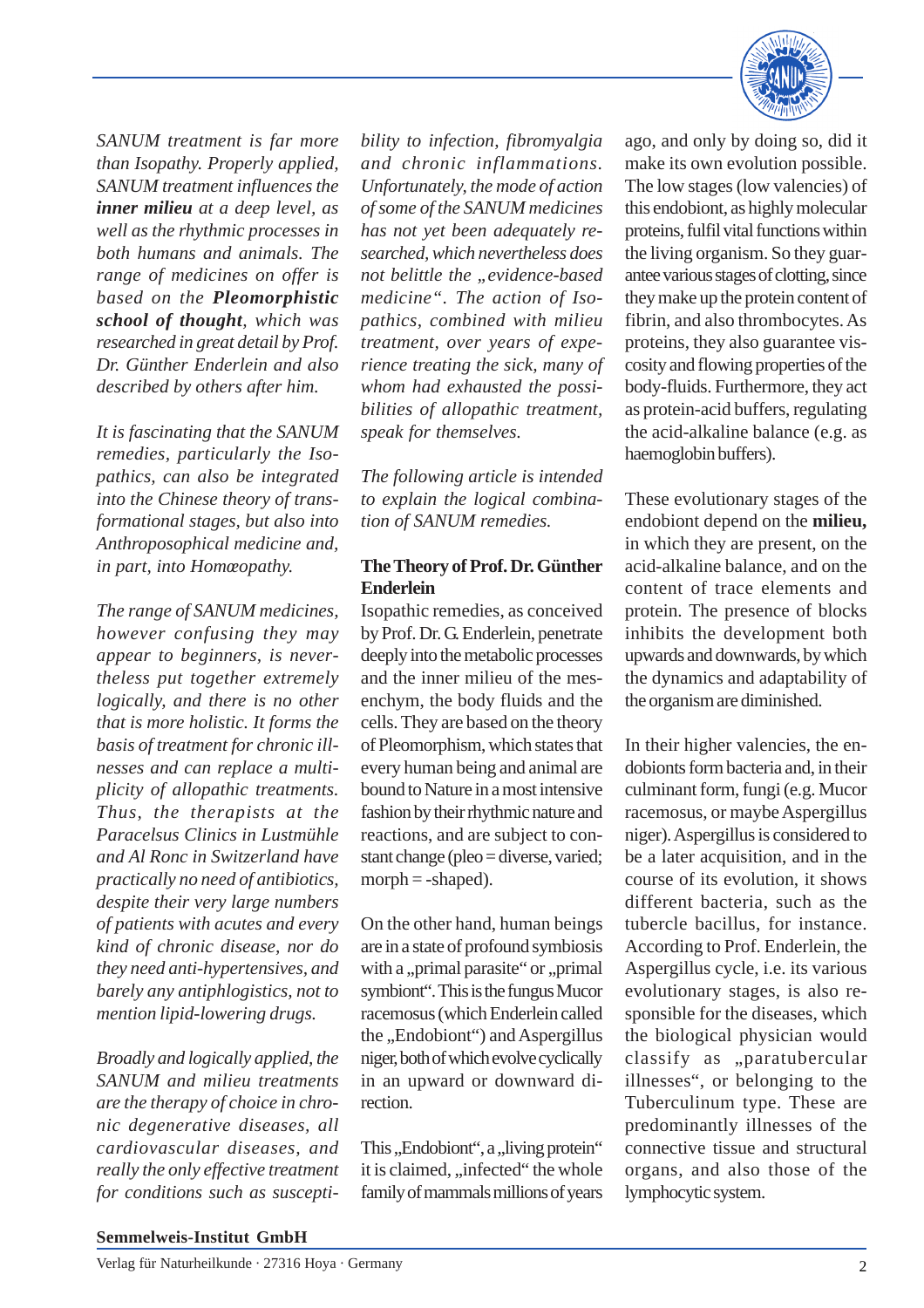

However, there are a number of other symbiontic particles, which make up different evolutionary cycles, and whose culminants are other fungal forms (e.g. penicillins or Candida).

## **The Significance of the , Internal Milieu"**

Prof. Enderlein then explains that all the illnesses, which afflict the human race are expressions of the upward evolution of the lower valencies to higher ones; all illnesses are therefore endobioses, and thus, all illnesses are to be treated by altering the milieu. Indeed, the metabolic milieu alone determines the valency of the endobiont, which in its lower valencies, of course, is apathogenic and actually necessary.

# **The Significance and Pleomorphistic Dynamics of Bacteria**

Bacteria are high valencies of the endobiont or of other cyclogenic evolutionary series. Enderlein described others of these besides the Mucor racemosus and Aspergillus niger cycles: the cycle of Penicillium chrysogenum (a.k.a. Penicillium notatum), and of Penicillium roquefortii, as well as Aspergillus ruber, Mucor mucedo, Candida parapsilosis and Candida albicans.

Particular bacteria belong to each of these cycles, all of which culminate in a fungal stage. So then, these bacteria can be treated with the special isopathic medicine which is associated with their particular cycle and is produced from chondrite stages of that cycle. The appropriate isopathic remedy is capable of changing the bacterium's pathogenicity and taking it to a different cyclogenic stage which, on

The milieu is characterised by:

- Acid-alkaline situation
- Mineral content (electrical resistance)
- Protein content (incl. free radical content)
- Redox potential (i.e. electrons freely available)

the one hand, is apathogenic, and, on the other hand, is immunologically accessible to the appropriate immune-biological remedy. However, this ..antibiotic" treatment, contrary to normal orthodox medical thinking, is not an "antibiosis", but a downward evolutionary movement of the bacterium in question to a lower valency, and therefore less pathogenic form, so that the bacteria e.g. change their surface structure, but remain alive. This isopathic treatment does not result in antigenic or toxic bacterial waste, as is the case with bactericidal antibiosis, but rather it leaves behind symbiontic, apathogenic bacteria, or maybe valencies that are even lower.

Bacteria are not "fixed entities" which always develop the same illness, but they are constantly mutating, i.e. they can mutate from one form into another, and even become different bacteria, yes, even a fungal stage, the so-called *culminants* of their evolutionary cycle. However, there are also *viral* stages of the symbiont mentioned below, which evolve upwards in either an intracellular or an extracellular mode. They exert a direct influence on the metabolism of the cell. In terms of molecular biology, the leap between the acidic DNA double helix structure and the doubleprotein-chain structure described by Enderlein has not yet been completely researched (Prusiner).

Thus, the human being is in symbiosis of the most intensive kind with a world of bacteria and microorganisms, which is constantly changing, according to the human being's milieu, diet and acid-alkaline status, and which even develops from the body's own proteins! So, both in nature and within the human body, bacteria move from one form or evolutionary stage to another, constantly changing in pathogenicity, according to the metabolic milieu. The consequence of this is that we must not regard bacteria, viruses and fungi as alien, but as a part of ourselves. As the internal milieu is corrected, so they can be changed as regards their pathogenicity.

*It is in the flora of the small and large intestines that we find the most intense intertwining between the world of bacteria and the human organism. Measured according to the cell-count, a human being possesses more bacteria than cells of his own only, of course, they are much smaller. The interesting thing is that it is precisely these bacteria within the human organism that have the fastest regeneration rate. They renew themselves within just a few days! This means that half the cells within a human being renew themselves within this short space of time!*

*This clarifies that the intestinal bacteria are the vehicles of the*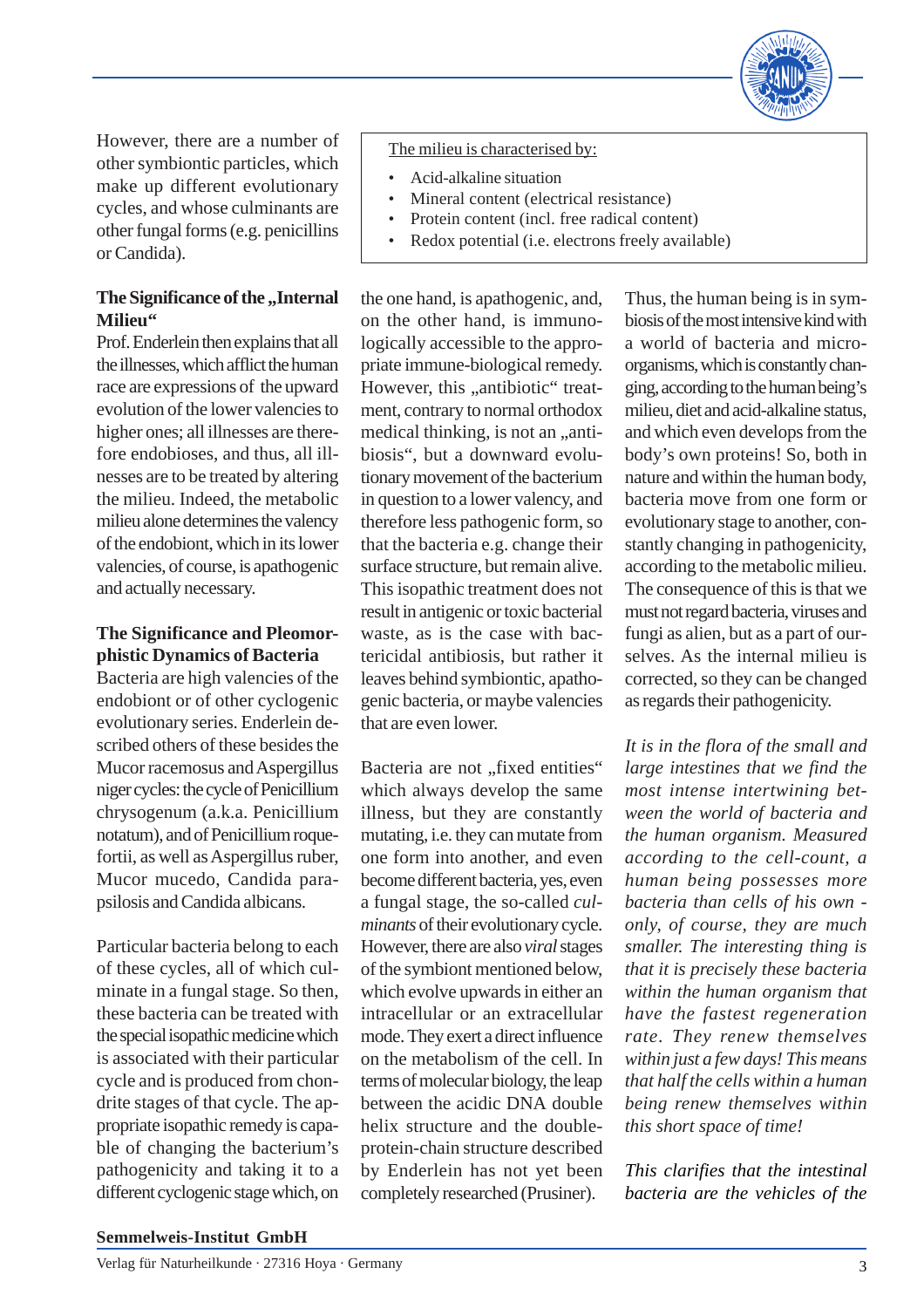

*constructive and regenerative energies, and of the parasympathetic system of the human body, and are representative of the whole organism. By no means can we speak of a separation between the bacterial world and the world of human tissue! For this reason, every SANUM practitioner includes the intestinal flora in their treatments! (See Table 1).*

Thus, micro-organisms are not fixed entities, but are constantly mutating. They are created - and this is the peculiar thing in pleomorphistic thinking - as a result of upward evolution from protein components belonging to cells, and these were called "protites" by Enderlein and "bions" by Wilhelm Reich. They occur normally in every human cell and every kind of bodily fluid.

It is even more fascinating to realise that we are given these particles at conception and that later they ..survive" us by a long way, i.e. they are returned to nature as a part of ourselves. Similarly, they can also evolve upwardly from plant cells, as proven by Wilhelm Reich, when he successfully developed bacteria and amoebas from sterile liquid extract of grass cells.

Enderlein's most important discovery (read about it in Enderlein: "Cyclogeny of Bacteria") was also the stimulus for his effective isopathic treatment: the "high valencies", in other words, the bacterial and fungal forms, can be reduced by the "low potencies" (i.e. the protites (proteins and nucleic acids), their evolution being reversed down the cycle into apathogenic forms, if the latter are present in sufficient quantity and if the milieu is as it should be.

However, researchers in Vienna came up with some interesting results of analyses which showed that Enderlein's "protite" was identical to the globin in haemoglobin. This would illustrate once again how close the is link between the human erythrocyte cell and the basic units of bacteria and, at the same time, would demonstrate the close link between the endobiont and the vital processes within the cell, such as oxygen uptake, the respiratory chain and acquisition of ATP.

Thus, endobiontic and symbiontic valencies are responsible for a major portion of the functions in the human body, and Enderlein showed how

## **Treatment of the milieu:**

- ALKALA N  $(1/2)$  a measuring spoon twice daily)
- Multi-mineral tablets (Burgerstein ) or Alen®
- MAPURIT 1 caps. twice a day
- possibly also L-Glutamine (2g daily) and Molybdenum (150µg twice a day)

#### **Intestinal Mucosa:**

- Mucosa comp. ampoules (Heel) or Mucosa + Ubiquinon comp. one ampoule to be injected every 2-3 days at point M25 (Neural therapy with procaine) or insalivated and then swallowed.
- Alkaline and hypo-allergenic diet (no milk or dairy products, no eggs, no nuts)

## **Building up the Intestinal Flora:**

- Initially: FORTAKEHL 5X, 1 tablet 3 times a day (for 3 weeks)
- then: PEFRAKEHL 4X caps. or 5X drops (begin after 1 wk. 1 caps./day for 3 weeks)
- then: SANKOMBI 5X drops 10 drops twice a day (begin after 1 wk., then for 3-6 months) or MUCOKEHL 5X and NIGERSAN 5X, drops in both cases.

## **Stimulating the Immune System:**

In chronic infections, susceptibility to infection, colitis, etc.

- See "building up the intestinal flora" first 1 week NOTAKEHL 5X 1 tablet 3 times a day, then continue as above
- UTILIN 4X and RECARCIN 4X capsules, one of each weekly.
- REBAS 4X caps. 1 capsule twice a day.

*Table 1: Building up the Intestinal Flora according to Dr. Rau*

#### **Semmelweis-Institut GmbH**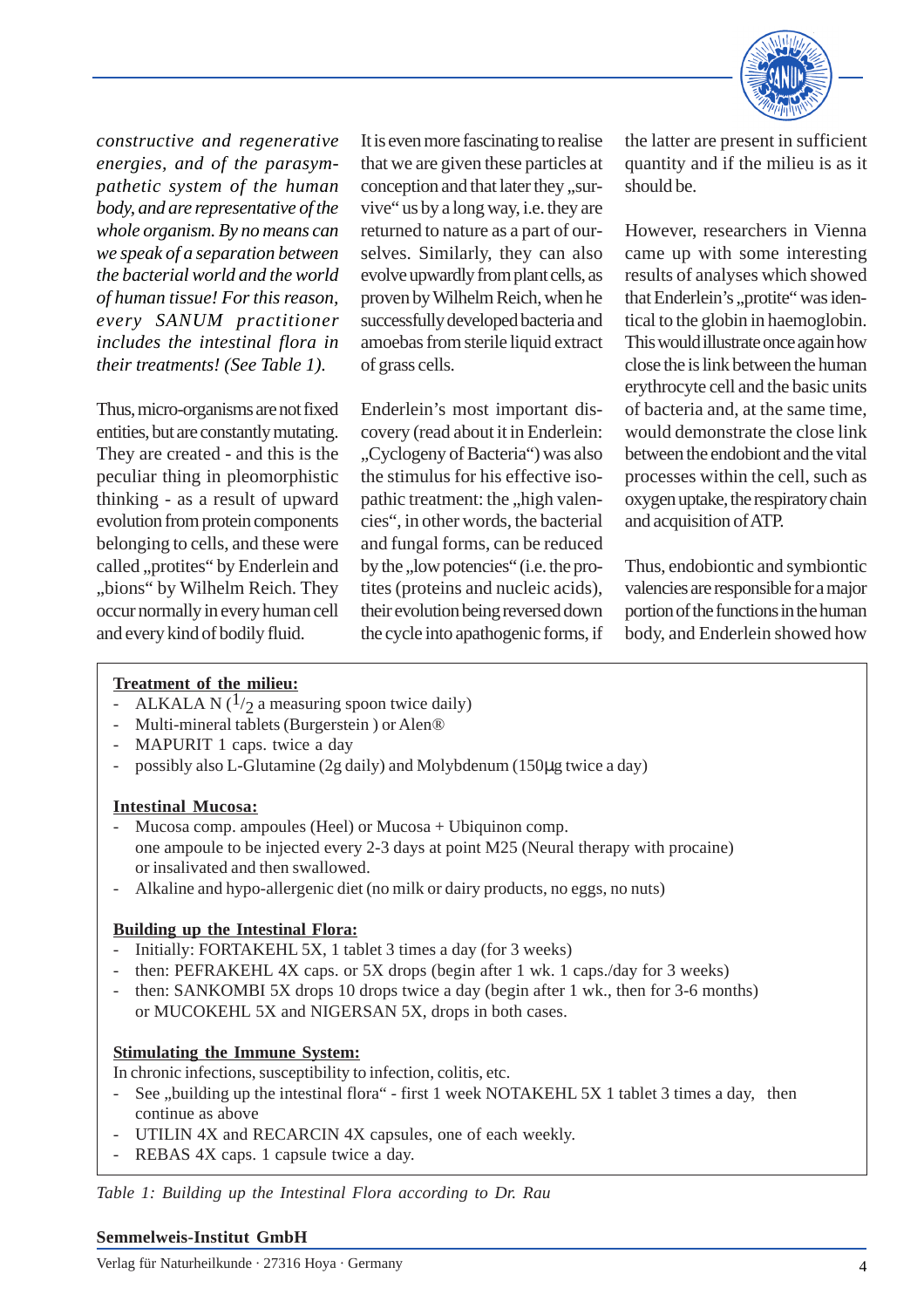

closely the pathogenic bacterial realm and the symbiontic and physiological one are linked with the intact human organism.

And so we see that it is precisely the presence of these so-called ,,low valencies" and the correct cell- and plasma milieu that are very important for good immunity; thus, the human being is provided with good resistance precisely because of the presence of the preliminary stages of bacteria and viruses.

Thus, the theory of pleomorphism offers an entirely new and dynamic way of viewing the integrity of the human being. It shows us that intensive interaction with our environment is the basis of health and maturity! Accordingly, bacteria and viruses are not ..harmful, dangerous and to be exterminated" but only their monomorphistic extensions where a rigid and deficient milieu exists, which is conducive to blocks.

*"In Microbiology, there is no death, only mutation." (Quotation from the highly informative 67-page work of my late teacher and Enderlein scholar, Dr. W. Grüger MD: "Cyclogeny and Guided Symbiosis"; Verlag ebi-electronic a.g., ISBN 0-952-0057-4-6, obtainable from Semmelweis-Verlag)*

This means that antibiotics and antifungals are to a large extent redundant, and that even mono-diagnosis of fungi and bacteria loses much of its significance.

On the contrary: the awareness that

a bacterial form, rigid in its behaviour, is spreading, believed by orthodox medicine to be the cause of the associated disease, is for us a demonstration that we are dealing with a block, which no longer permits the dynamic reversal of evolution to take place.

It is this block that must be treated, rather than killing the bacterium!

You see, if we kill the bacterium with bactericidal antibiotics, only bacterial debris results, which still are microbial elements and parts of blocked cycles. Should changes in the milieu occur later, or added stress to the milieu, these elements could evolve upwards into new and possibly more pathogenic organisms.

So it is comrehensible:

- that bacterial debris, created as a result of antibiotic treatment, can stay in the tissues as "slow bacteria" without any particular antigenicity, not redeveloping into a pathogenic form until much later (e.g. chronic viral diseases or, e.g., chronic dental siphonosporal infection in all teeth that have had root canal treatment, whereas distant pathological effects do not appear until years later);
- that new long-term pathogenic agents result from antibiotic treatment, and it is likely that these will also be new viral forms.

Thus, it should be clear that the orthomolecular substances and acidalkaline regulators referred to below are prerequisites for any successful isopathic treatment. This is because they remove blocks, which have arisen as a result of mineral deficiencies, over-acidity or heavy metals, thus enabling Iso-pathy to reverse the evolution of the high valencies.

However, the low valencies (protites, chondrites, symprotites), which result from isopathic treatment can only be preserved in these forms, if their environmental milieu suits them; therefore, we require the necessary vitamins, minerals and ALKALA N.

If an equal, stable pH level is maintained, then the microbes can evolve neither upwards nor downwards, i.e. their development is stuck in a monomorphic form. This explains why, within microbiological nutritional media with a stable pH level, certain bacterial structures form in a monomorphic culture, which are not representative of the behaviour of the same microbes in a living blood sample.

Enderlein named this pH or milieu rigidity,, mochlosis"  $(=$ , locking").

He also described how light, temperature, mineral elements, chemical or electrical influences can bring about an unlocking (,,mochlolysis"), thus enabling the microbes to proceed into other evolutionary stages.

*These findings explain that, using conventional microbiological techniques and nutritional media with a stable pH level, no cyclogenic developments can be observed. However, it is also clear that a change of milieu on its own* is enough to enable a real <sub>n</sub>anti*biosis" or - in Enderlein's sense -*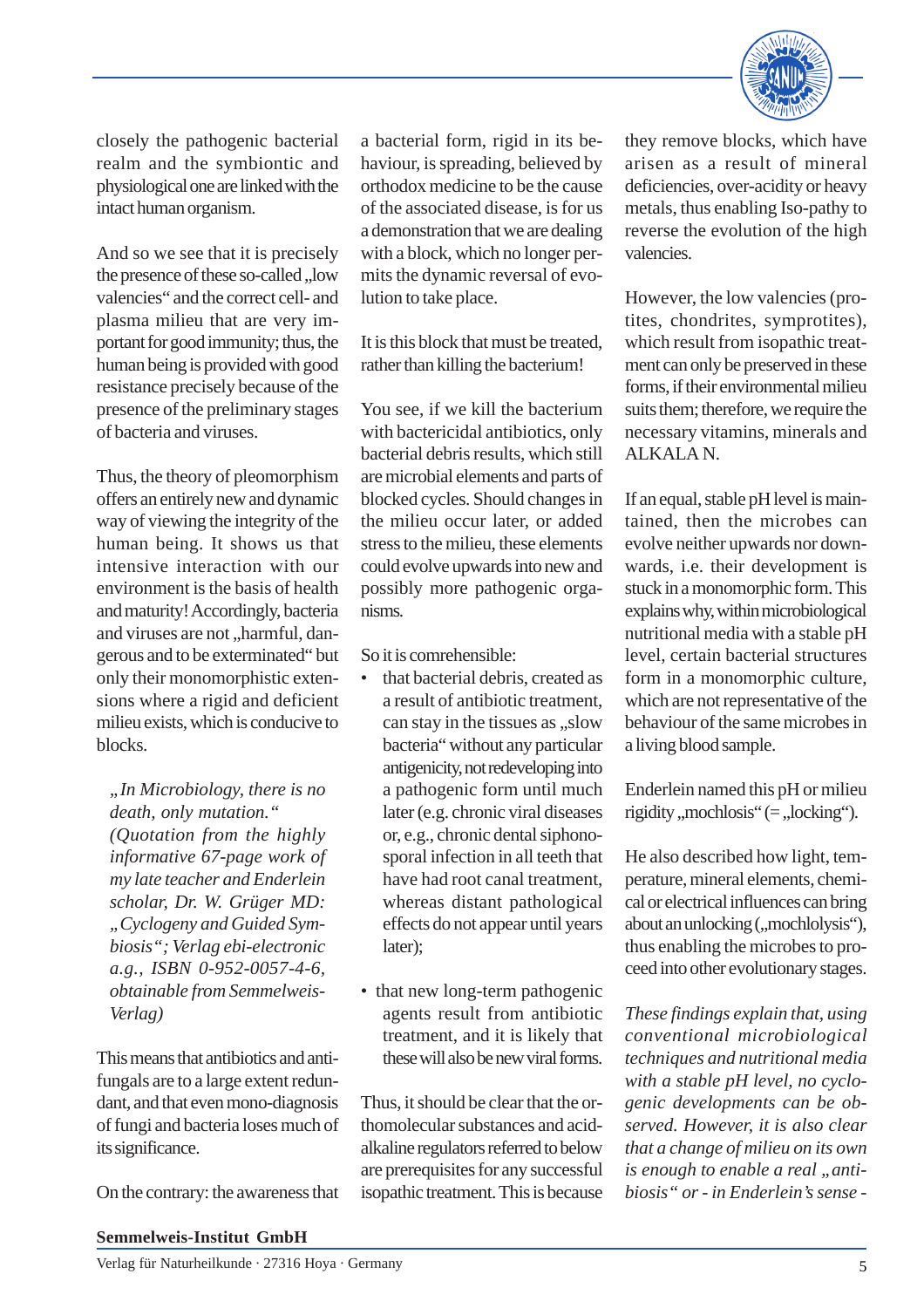

Regarding the milieu, it could be demonstrated that

- the primitive phases (low valencies) require an alkaline milieu
- the bacterial phases require a slightly alkaline pH level
- the fungal phases require an acid pH level

*a dynamic 'downward' reverse evolution of fungi and bacteria to apathogenic or even symbiontically important substances. This is not the case with antibiotics, which only leave behind rigid bacterial debris, which even under the darkfield microscope is visible in the form of macrosymprotites, no longer subject to change, or waste material (symplasts).*

According to Enderlein, each microbe produces an **organic acid**, which promotes its upward evolution:

- Mucor racemosus Fresen produces **Lactate** (Lactic acid)
- Aspergillus niger produces **Citrate** (Citric acid)
- Penicillium chrysogenum produces **Penicillinic acid**

*In order to observe the real upward evolution of the endobiont in its accustomed milieu, and to assess the real dynamic microbiological conditions in the blood, we have to make our observations in the vital, living blood, in which the cellular buffering ability plays an important part. For this, darkfield microscopy is a most informative and quick investigative method.*

The **pathogenicity of a germ** is situated in only one evolutionary stage, or very rarely in two or more (e.g. in the case of the diphtheria bacillus or in the Streptococcus of the Penicillium chrysogenum cycle).

Each of the generally known pathogenic bacteria has its "own" cyclogeny. Enderlein described many of these, along with their preceding and succeeding stages. In so doing, he had to give them new names of their own, since these structures were not yet known, or had not yet been seen in a cyclogenic context.

# **The Primal Symbionts / the Endobiont**

The most important exceptions are our *symbiontic*, permanent colonisers, whose widely varied evolutionary stages create important components of cells or plasma, and whose high valencies are all pathogenic to a greater or lesser degree and occur in humans in the shape of various bacteria.

**1.)The Mucor racemosus Cycle** The symbiosis between vertebrates and Mucor racemosus was probably instrumental in ensuring its viability. The protite, the lowest valency of the Mucor racemosus cycle is said to be the smallest living biological entity. Enderlein called the Mucor racemosus protite the *endobiont*!

Very many cell organelles which are known to cytology, such as ribosomes, Golgi's apparatus, etc., are visible in the darkfield plasmatically, and are clearly recognisable as endobiontic upward developments. Enderlein also describes how over 60% of the interior of a cell is of an endobiontic nature.

However, the endobiont also forms substances and structures, which have a decisive influence on respiration, viscosity and clotting of blood and other bodily fluids:

- Globin haemoglobin, and with it the blood's acid-buffering capacity
- Blood proteins
- Fibrin
- **Thrombocytes**

The low valencies of the endobiont have vital functions and are also called *regulators*.

The stages of upward evolution are many. Enderlein described them meticulously, creating a rather confusing nomenclature, which I do not intend to go into here. The evolutionary process, both upwards and downwards, is liable to be blocked or changed by toxic blocks, antibiosis, trace element deficiency etc., so that monovalent bacteria, cell-wall-deficient (CWD) bacteria, or even (at lower stages) thrombocytoses and clotting disorders occur. SANUM has developed remedies for every level of these cyclogenic blocks, and these have a concentrated action, particularly when used in combination.

## The diseases of the Mucor racemosus Cycle

Thus, the Mucor racemosus cycle is also very much bound up with all **diseases of flow, of viscosity, of transport of materials and of oxygen uptake**:

• coronary diseases, hypertension,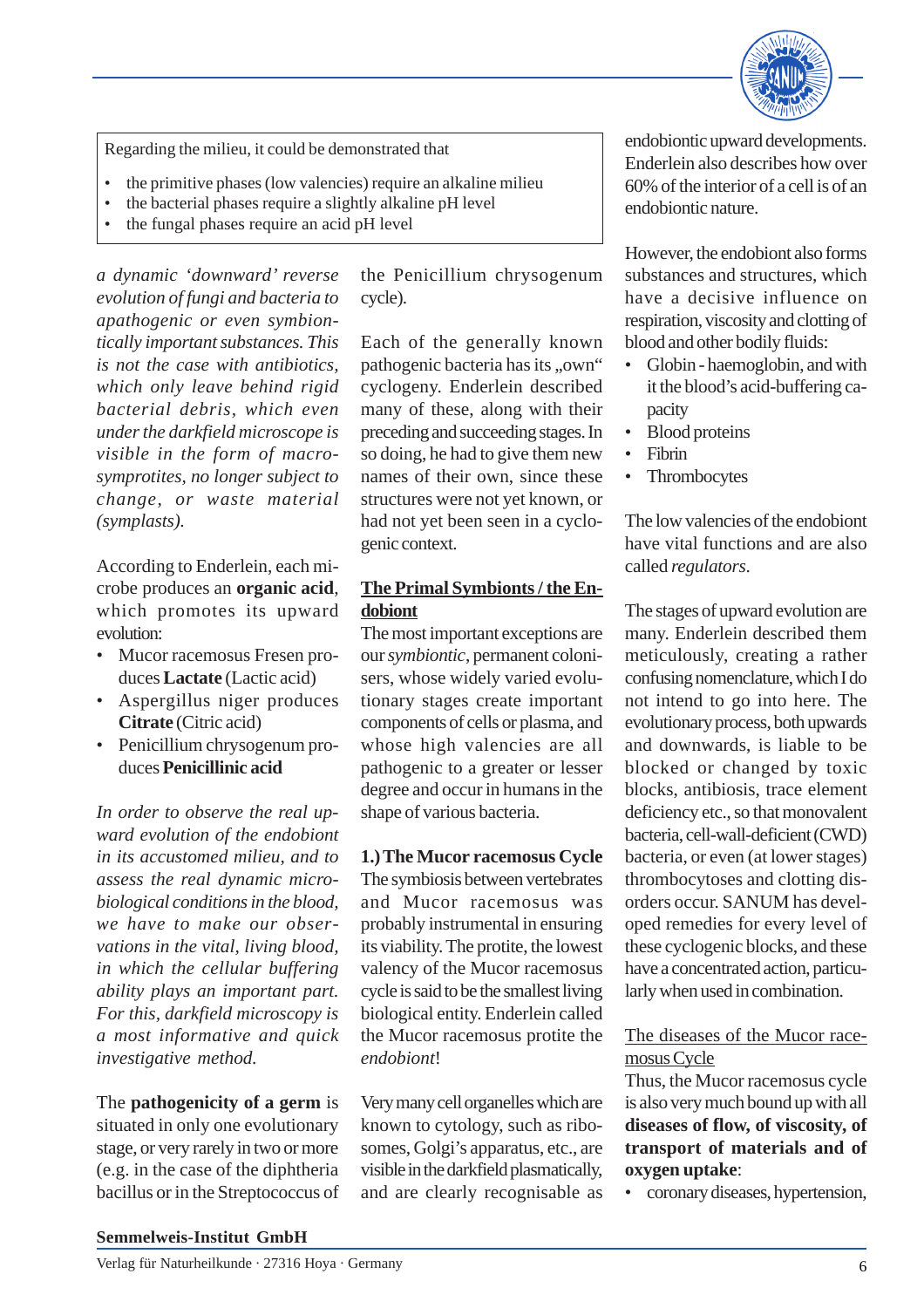

*The most frequently occurring blocks to regulation are:*

- *Heavy metals: Hg / Pb / Pd / Al (most frequent source: dental fillings and dental replacement materials containing Mercury or Palladium). The highly toxic heavy metals are absorbed into the body, where they have long-term effects and impede a large number of important chemical metabolic reactions. They act as antagonists to important trace elements such as Zinc, Selenium or Manganese.*
- *Dead teeth and bacterial osteitic foci of infection in the jaw: every tooth that has had root canal treatment is a dead tooth and despatches highly toxic ptomaine poisons to the mesenchym and the lymph. As well as this, every root canal-treated tooth is a hotbed of bacteria, and these bacteria have a blocking influence on the immune system, but also on the associated meridians and their organs.*
- *Intestinal Dysbiosis (= deficient population of the intestinal flora). The bacteria in our intestines are our main detoxifiers, as well as protecting us against other pathogenic bacteria. If normal bacteria are missing, then pathogenic bacteria and fungi occur, and these release toxins. Causes: Poor nutrition / endobiontic stress / food allergies.*
- *Trace element deficiencies: Selenium, Zinc, Manganese, Magnesium, Chromium, etc. Causes: Poor diet / atrophy of the intestinal mucosa Trace elements have a biochemical and catalytic mode of action, therefore they need to be given in low potencies and in orthomolecular dosage.*
- *Fatty acid deficiencies / damage to cell membranes: Omega-3-/-6-fatty acids The unsaturated fatty acids Omega-3 + -6 are extremely important components of cell membranes, protecting us from free radicals. Omega-3 (fish oil) is often missing / oxidative stress.*
- *Excessive levels of acid and protein: Nutrition / stress / mineral deficiency / alkaline treatments*
- *Ongoing emotional stress*
- *Effects of chemicals such as antiphlogistics, steroids, food preservatives, etc.*

*Table 2: Blocks to regulation, or what diminishes our response to subtle energy treatment?*

angina pectoris

- disorders of cerebral or peripheral circulation
- venous diseases, thrombosis, embolism
- endocrine disorders
- diseases of the yang organs: intestines / gallbladder / large intestine (Mucor mucedo)
- carcinomas

The endobiont is a voracious "protein eater", and its evolution thrives when feeding on protein. It follows that, in order to reverse the evolution of the high valencies, a lowprotein diet must be adhered to alongside the regulatory therapy, and the avoidance of animal proteins is particularly important!

## **2.)The Aspergillus niger Cycle**

Basically, the Aspergillus cycle is very similar to that of Mucor, and it is likewise of prime importance. It has a certain affinity with structured human tissues, in other words, connective tissue, bone, supportive organs, but also with kidneys, lungs and lymphocytes. This means that its influence extends to the human immune system.

Its bacterial stage is *Mycobacterium tuberculosis*, which helps us to understand why this cycle is the one of choice for the human *tubercular constitution*.

However, there are also parallels to Homoeopathy's syphilitic miasm, particularly in the area of degenerative neurological diseases.

So we can see, which illnesses are associated with the Aspergillus cycle.

The diseases of the Aspergillus cycle Many diseases of the structural organs, but also of the lymphatics, the connective tissue, hollow and glandular organs, ovaries, supportive tissue of the chest etc., lungs, kidneys, eyes:

- Diseases of the tendons and muscles
- Diseases of the bones, osteoporosis (though bone marrow belongs to Mucor)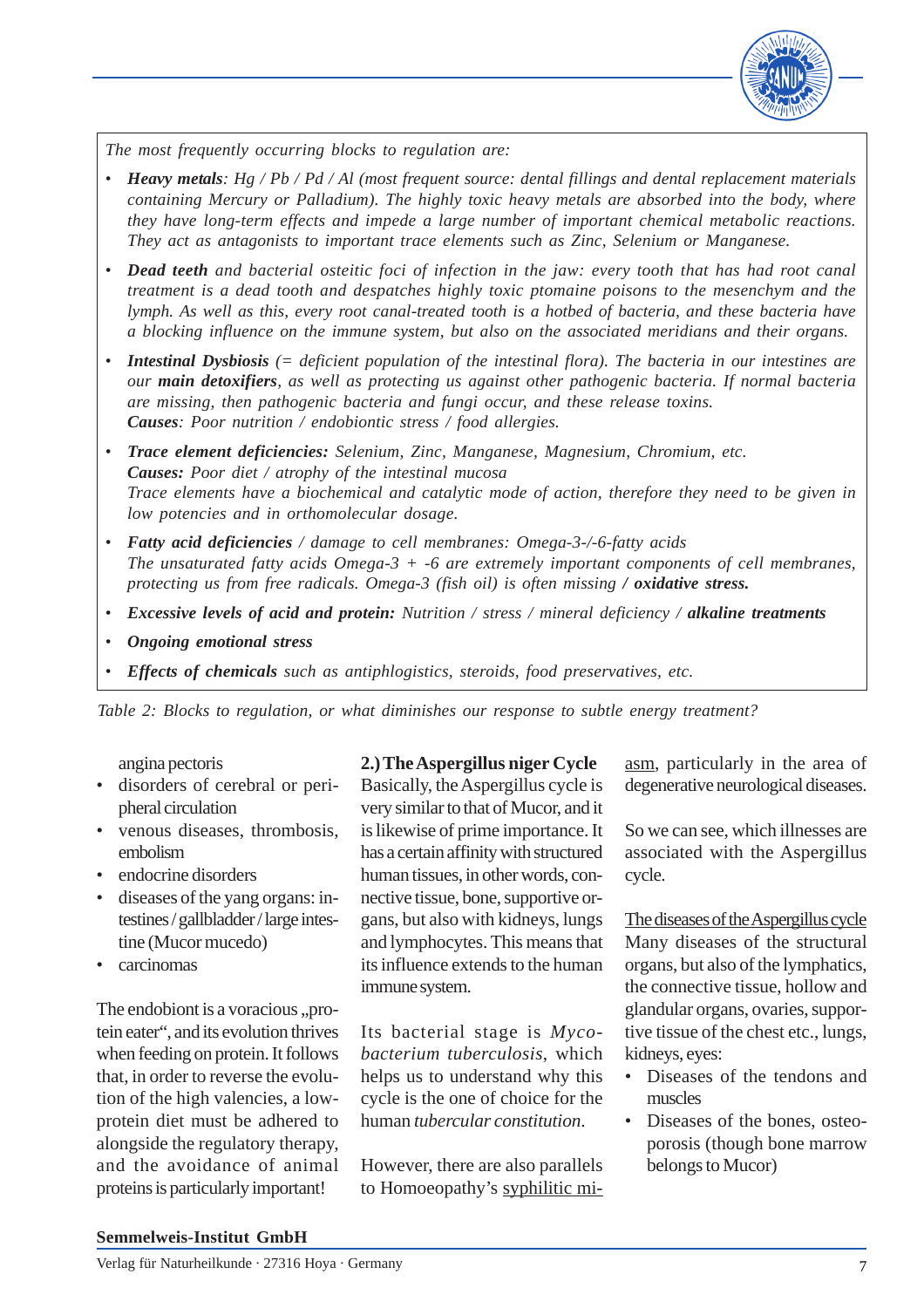

- Illnesses of the kidneys and adrenals
- Disorders of the pituitary gland
- Cystic glandular disorders (thyroid, breasts, ovaries)
- Lung illnesses (T.B., sarcoidosis, Hodgkin's etc.)
- Lymphatic problems (susceptible to infections, depletion of Peyer's patches, lymphoma)
- General "tubercular tendency"
- All fistulas
- Many skin diseases
- All forms of sclerosis

**Aspergillus** is the fungus of advanced age. As a result of its proteolytic action, it favours the decay of human structures. Thus, it outlives its hosts and leads them to the grave. The cycle is similar to that described under Mucor.

Thus, we can understand that both forms always belong together: the low valencies of Mucor racemosus enable respiration, cell construction

and even spirituality and agility. We owe the concomitant structuring of tissues and nervous system as intellectual support to Aspergillus niger as the opposite number of Mucor racemosus. Towards the end of life, both of them guide the organism across into its cycle, the cycle of earthly rhythms, from which they bring a new organism to life once again.

Seen from this angle, parallels emerge with both anthroposophical and Chinese medicine, with their rhythms and functional cycles. Indeed, it is possible to attribute to the cycles certain functional circles and their archetypal themes!

## **3.)The Penicillium chrysogenum Cycle**

Here, we are dealing with a cycle, which is normally present in human beings. All the saprophytic and symbiontic bacteria of the skin, the larger part of the oral and intestinal flora are connected with it.

According to Enderlein, its lowest valency must originate from the physiological area of the Mucor cycle.

All gram-positive bacteria are represented by it, but so are the diplococci, bacilli, Döderlein's bacilli, etc.

Since high-valency Penicillium chrysogenum forms Penicillic acid as a metabolic product, its profound influence on everything bacterial is evident.

It is emphatically the most active cycle of adulthood, favouring reactivation and metabolism, short-term dismantling and construction, with a Spring/Summer character.

The diseases of the Penicillium chrysogenum Cycle acute bacterial illnesses

• Sore throats, middle ear infections

| <b>Mucor</b> racemosus        | <b>Penicillium</b> notatum     | Aspergillus niger            |
|-------------------------------|--------------------------------|------------------------------|
| All about flow and stasis     | All inflammatory acutes        | "Degenerative" type          |
| Veins                         | Suppuration / phlegmons        | Bronchitis, Asthma           |
| Haemorrhoids                  | (Abscesses)                    | Pulmonary fibrosis           |
| Arterial circulatory problems | Angina                         | T.B. / Para-T.B.!            |
| CVA / TIA                     | Staphylococci, Streptococci    | Cystic illnesses             |
| Heart                         | Gonorrhoea                     | <b>Fistulas</b>              |
| Loss of hearing / tinnitus    | Hollow organs bladder / kidney | Connective tissue:           |
| Breasts*                      | Rheumatic illnesses*           | Goitre Spondylitis           |
| Thrombopaenia                 | $Gout*$                        | Arthrosis / Disc wear & tear |
| Thrombocytoses                | Neurodermitis <sup>*</sup>     | Osteochondrosis              |
| Anaemia                       | Osteomyelitis                  | Osteoporosis                 |
| <b>Thyroid</b>                |                                | Diseases of lymph nodes      |
| Myomas                        |                                | <b>HIV</b>                   |
| Carcinomas                    | * Mixed form with Mucor/       | Genito-urinary tract         |
| Diabetes                      | Aspergillus depending on the   | Prostate / Cysts             |
| Allergies?                    | constitution                   | Ca. prostate                 |
| <b>Psoric tendency</b>        | <b>Sycotic miasm</b>           | <b>Tubercular tendency</b>   |

*Table 3: Allocation of illnesses to the fungal cyclogenies*

#### **Semmelweis-Institut GmbH**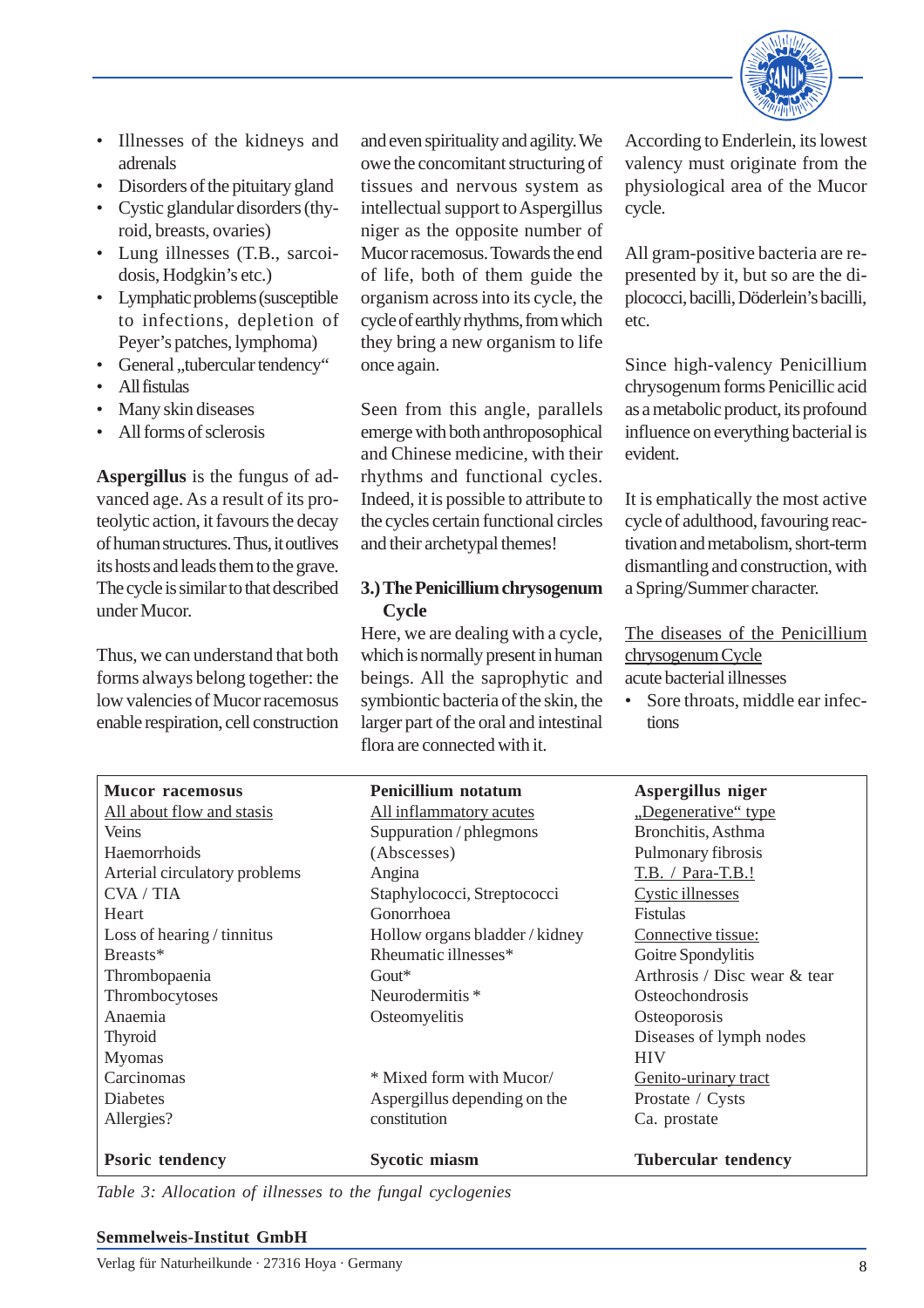

- Dysbioses (some of which come under Penicillium roquefortii)
- Abscesses
- Leucocytoses, myeloid processes
- Osteomyelitis (combined with Mucor)
- Cystitis
- Colitis
- Skin problems: acne, furunculoses, folliculitis

## **4.) The Candida Cycles**

The two best-known Candida cycles are those of Candida parapsilosis and Candida albicans. Significantly less research has been done on these, and this article does not deal with them. They are not prime symbionts of mammals or humans.

It has been our experience that the valencies of Candida, like candidiasis in humans, occur practically only, where the milieu is severely blocked, and then particularly frequently in cases of heavy metal overload.

Candida parapsilosis almost always tests positive or can be cultured, where there are chronic dental foci and amalgam problems.

Good results have been obtained from a combination of dental treatment (especially dental neural therapy) and PEFRAKEHL plus ARTHROKEHLAN A. Oral doses of PROPIONIBAKTERIUM AVIDUM are given concurrently.

# **Brief Philosophical Survey and Connections with other Traditional Theories of Natural Therapies:**

Looking at the three above-

mentioned "main cycles", Enderlein's theory very easily fits in with other theories of healing, such as Homoeopathy and the Anthroposophical view:

The low valencies of **Mucor racemosus** enable the organism to begin developing along multi-cellular lines, by guaranteeing oxygen supply, circulation, and also clotting. They enable the organism to be flowing, mobile and to grow.

They also represent the  $\partial$ <sup>"</sup> of Chinese medicine, or the **ethereal energies** of Anthroposophy, or the "energy of Mother Earth", as well as the Childlike Expansive quality.

However, should this continue to develop without restraint and without structuring energy, the consequences will be high valencies, congestion, clogging of the mesenchym, proteinification and undersupply of the tissues with oxygen, i.e. degeneration and, finally, the decline of cells and tissues.

There is great similarity between Mucor and the **psoric diathesis** of Homoeopathy. The low valencies of Mucor shape the energies of the **parasympathetic nervous system**.

By way of contrast, but also complementary to Mucor, we have Aspergillus niger. It is concerned with structuring, delimitation, the development of structure, but also with the ego-energies, hence its connection with the nervous system, the skin and the supporting organs.

It represents the **astral energies** of the Anthroposophical system, and also the system of delimitation.

In low valency, Aspergillus permeates the growing human being and imparts delimitation, structure and stability. Thus, it also has a close relationship to the system of Tlymphocytes, and so to the immune system. Its task is to recognise where the boundaries are and where one's own strengths lie, but also to point out the boundaries to the unbridled expansionism of ethereal Mucor.

Therefore, Aspergillus is also assigned to the **Sympathetic nervous system**, which allows us to defend our own boundaries. However, in high valency, Aspergillus leads to excessive structuring, induration and rigidity. Characteristically, it is therefore also assigned to arteriosclerosis, osteoporosis, and also to all fibroses. Many degenerative diseases of the nerve structure are attributed to Aspergillus, not to mention mental sclerosis of old age. Homoeopathy has something similar in the **Tubercular diathesis**.

In between these, there is a third element, that of **Penicillium chrysogenum** (also roquefortii and glabrum), the element of all that is rhythmic, of heat and conversion. This dimension is ensured within the body by the **bacterial** element, and also by digestion and enzymatic conversion. This helps us to understand that low valencies of Penicillium are connected with granulocytary defence and also with digestive energies - the pancreas and upper intestinal tract.

### **Semmelweis-Institut GmbH**